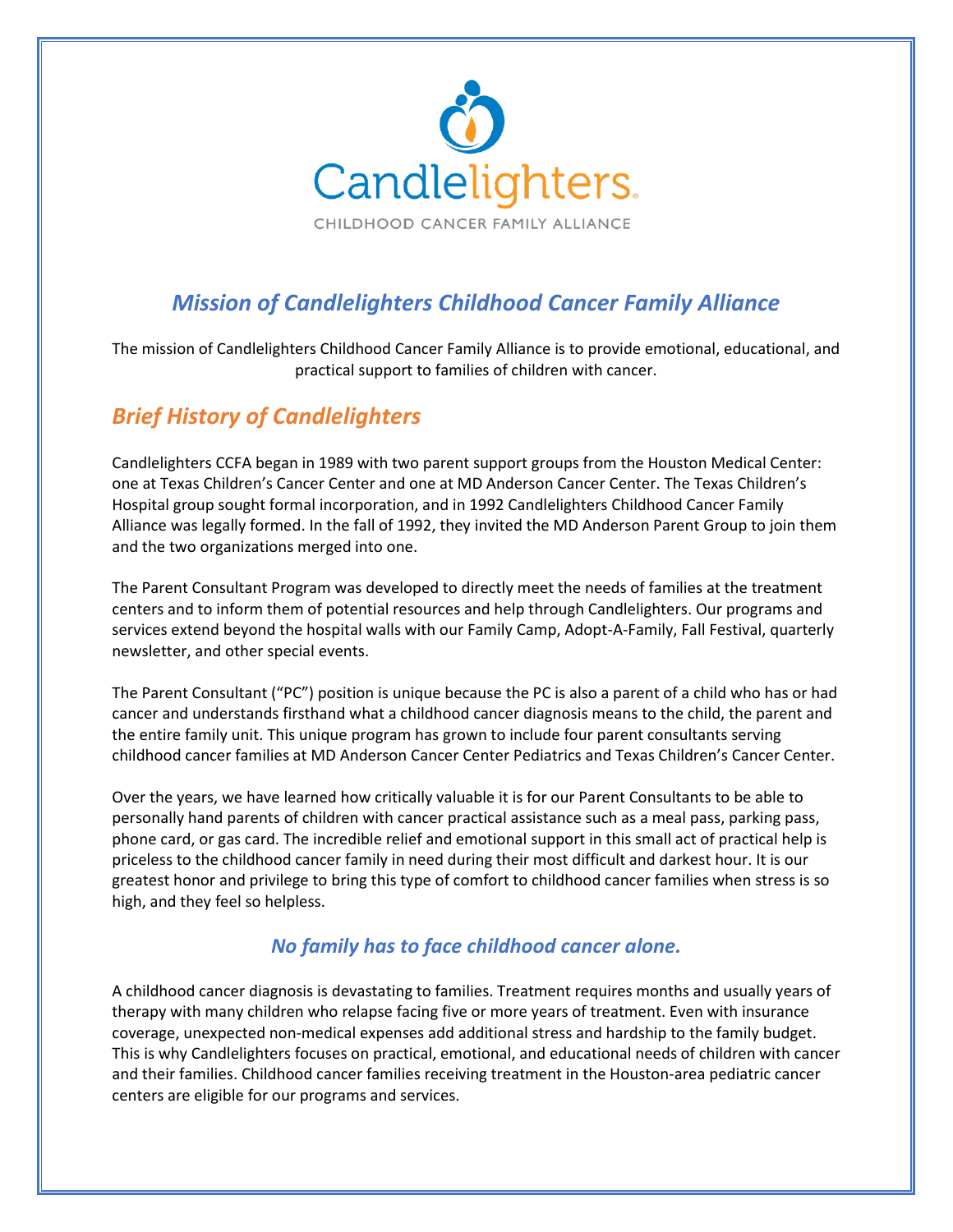## *Candlelighters Programs and Services*

Candlelighters Childhood Cancer Family Alliance provides emotional, educational and practical support to families of children with cancer. Candlelighters partners with families and shares their journey as they battle the disease and the tremendous financial burden they inherit immediately upon diagnosis. We offer all our programs and services free of charge to our families.

## *Candlelighters Services*

*Candlelighters' Parent Consultant Program* was developed to directly meet the needs of families at the treatment centers and to inform them of potential resources and help through Candlelighters. Each Candlelighters Parent Consultant is a staff member who had or has a child with cancer and knows what it is like to be the custodial parent of a child with cancer. The Parent Consultant provides emotional support, educational support and practical support to families being treated at the Texas Medical Center. This unique program consists of five parent consultants serving childhood cancer families at Children's Memorial Hermann, MD Anderson Children's Cancer Hospital, and Texas Children's Cancer Center. *In 2020, our five Parent Consultants provided more than 5,300 hours of support to 4,255 childhood cancer families.*

*Candlelighters Newsletter* is distributed several times a year to all families, as well as community supporters. Our newsletter features educational information for families such as articles on school issues, emotional support, research updates and other resources for childhood cancer families. The newsletter connects all our families with a calendar of events and happenings, articles from long-term survivors and patients on treatment, memorials, and photos and articles of interest to our families, our sponsors and our donors. *In 2020, Candlelighters published one hard copy newsletter that was distributed to more than 7,000 households and businesses as well as a digital newsletter that was distributed to more than 7,200 households and businesses.*

*Gas Gift Cards* for use at major gas stations are available. Coupled with parking fees, the costs of actually traveling to the hospital, especially on multiple days and weeks, can become a struggle for many of our families. In many instances, one parent accompanies the child, while the other parent arrives at the hospital after work –doubling the gas and parking costs. In 2020, we distributed 200 gas gift cards. Grocery Gift Cards for use at major grocery stores are available for Candlelighters families. Whether families need for grocery expenses or pharmacy, Candlelighters provides grocery gift cards to help with costs for childhood cancer families. *In 2020, we distributed 57 gas gift cards, and 200 grocery gift cards.*

*Meal Passes* for hospital cafeteria food are available to childhood cancer families when leaving the hospital to get food is not an option. Patients' meals are taken care of while the child in is in the hospital, however, the meals of the parents staying with the children or the young siblings at the hospital are not taken care of. Help with meal passes for the hospital cafeteria is vital to the parents who stay with their child 24 hours a day. This becomes a costly burden over the weeks and months. Also, food is not provided while the patient is in clinic. These passes are used primarily for families who are in-patient for long time periods. *In 2020, we provided 230 meal passes.*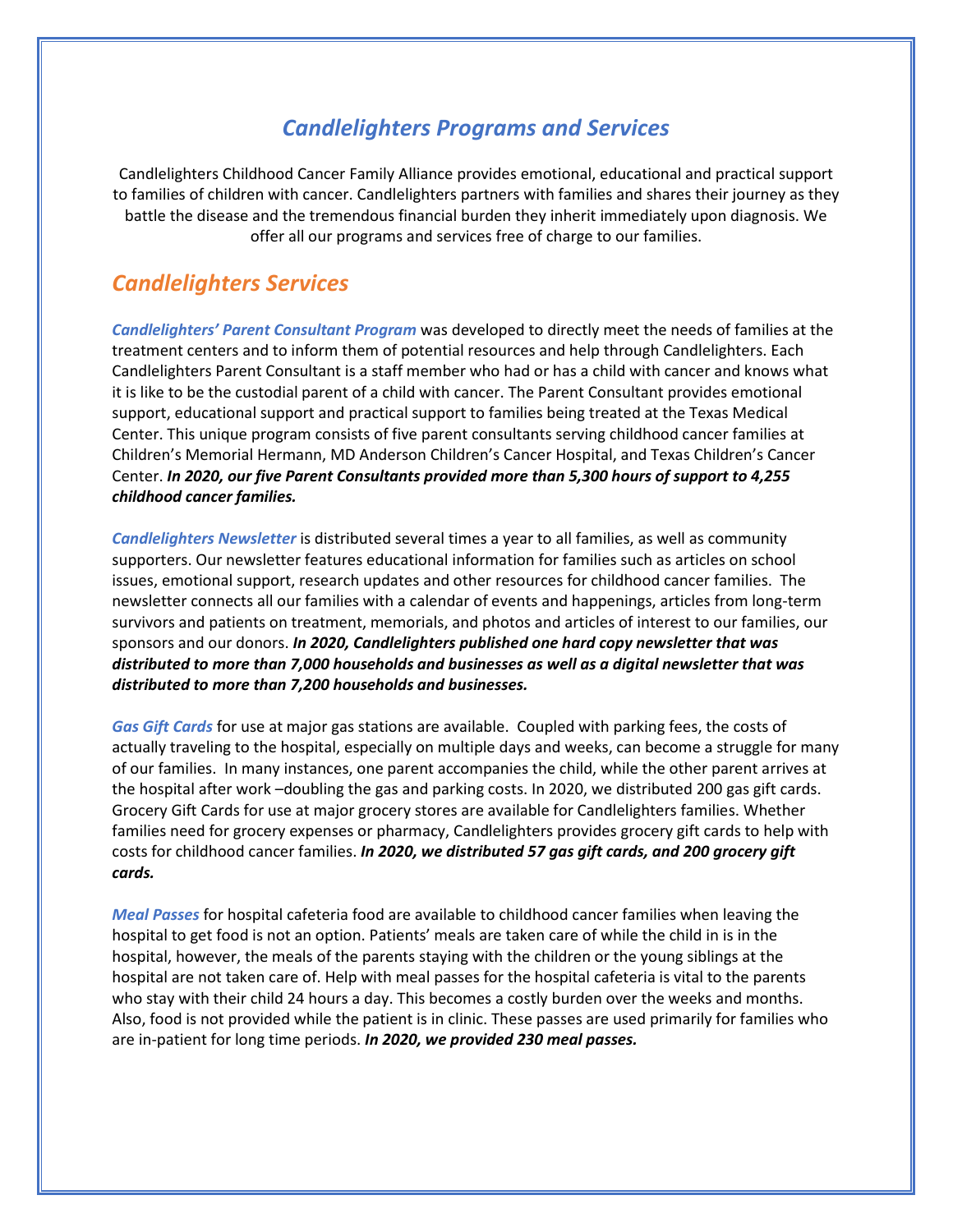*Memorial Fund* for assistance of funeral related expenses. The funeral assistance is paid directly to a funeral home in one of the 13 counties served by Candlelighters. *In 2020, Candlelighters assisted 16 families with funeral expenses.*

*Parking Validations* are available to pay part of, if not all of the parking expenses during hospital stays or clinic visits for childhood cancer families. Following the emotional support provided by Candlelighters, parking assistance continues to be the top practical need requested from our families. To a parent who stays with an ill child for weeks, even months, paying for parking can become a tremendous financial burden. Parking vouchers are distributed by Candlelighters Parent Consultants both in person, and digitally. *In 2020, we supplied 4,450 parking validations.*

*Toiletry bags* are available for families who are in the hospital and need personal toiletry items. Families often arrive at the hospital after an emergency or following a doctor visit and are not prepared for a hospital stay. Candlelighters provides personal toiletry items needed for that unexpected stay. *In 2020, we supplied more than 300 toiletry bags.*

#### *Candlelighters Programs*

*Adopt A Family* for the Holidays provides hope, support and practical help to families during the holiday season. Sponsors are provided the unique opportunity to be directly matched with childhood cancer families and personally deliver gifts to their family. *In 2020, a total of 219 families, or 1,087 family members, were adopted.* 

*Candlelighters Cares* provides meals and treats to staff at our partner hospitals: Children's Memorial Hermann, MD Anderson Children's Cancer Hospital and Texas Children's Cancer Center (Medical Center, West Campus, and Woodlands Campus). Candlelighters is fortunate to have such a strong relationship with our partner hospitals, with the opportunity to be directly integrated into the patient care philosophy at these world-renowned pediatric cancer programs. In a year where medical staff were needed more than ever, we are proud to have been able to continue this program through the COVID-19 pandemic. *In 2020, a total of 1,300 meals/treats were provided for nurses, doctors, and administrative staff, as well as 300 snack bags at the beginning of the COVID-19 pandemic.*

*Camp CLIFF* (Children Loved In Families Forever) a unique camp that includes the entire family, providing a weekend away from cancer. In normal years this is a physical, no boundary camp facility – but in 2020, we had to get creative! Candlelighters developed a Camp-At-Home Camp CLIFF experience for our families like no other. Families enjoyed all the experiences of Camp CLIFF from the safety of their own home – a flameless campfire craft, popping up tents in their living rooms or backyards, scavenger hunts and more! Families were able to connect virtually through our private Facebook group and on Zoom calls that spanned the camp weekend. Camp is provided at no charge to Candlelighters families. *In 2020, we hosted 30 families for our virtual Camp CLIFF, a total of 120 campers were provided with all the materials, crafts, and activities they needed for a weekend of camping.*

*Parent Support Group Meetings at MD Anderson* are held every Wednesday at the Children's Cancer Hospital at MD Anderson from 11:30 am - 1:00 pm, Family Room, 9th Floor, Alkek Hospital. In 2020, our Parent Consultants were asked to take a leave of absence from the hospital due to COVID-19 hospital restrictions, and our support groups were moved to the virtual world and held via Zoom. Fortunately,